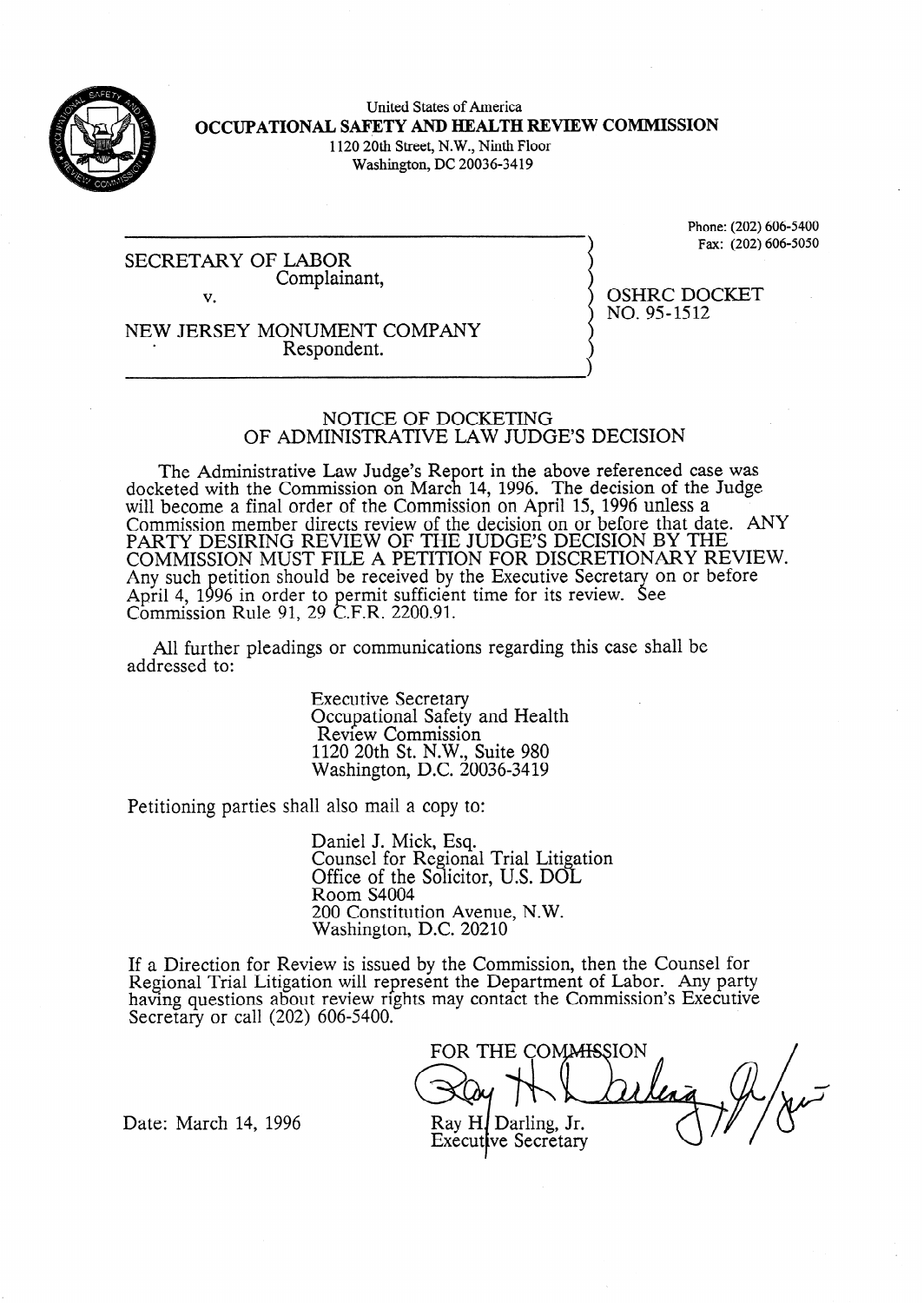## DOCKET NO. 95-1512

## NOTICE IS GIVEN TO THE FOLLOWING:

Patricia Rodenhausen, Esq. Regional Solicitor Office of the Solicitor, U.S. DOL 201 Varick, Room 707 New York, NY 1001

Anne Marie Saracino, Pro Se New Jersey Monument Company 470 Belleville Turnpike North Arlington, NJ 07032

Irving Sommer Chief Administrative Law Judge Occupational Safety and Health Review Commission One Lafayette Centre 1120 20th St. N.W., Suite 990 Washington, DC 20036 3419

00114118912:02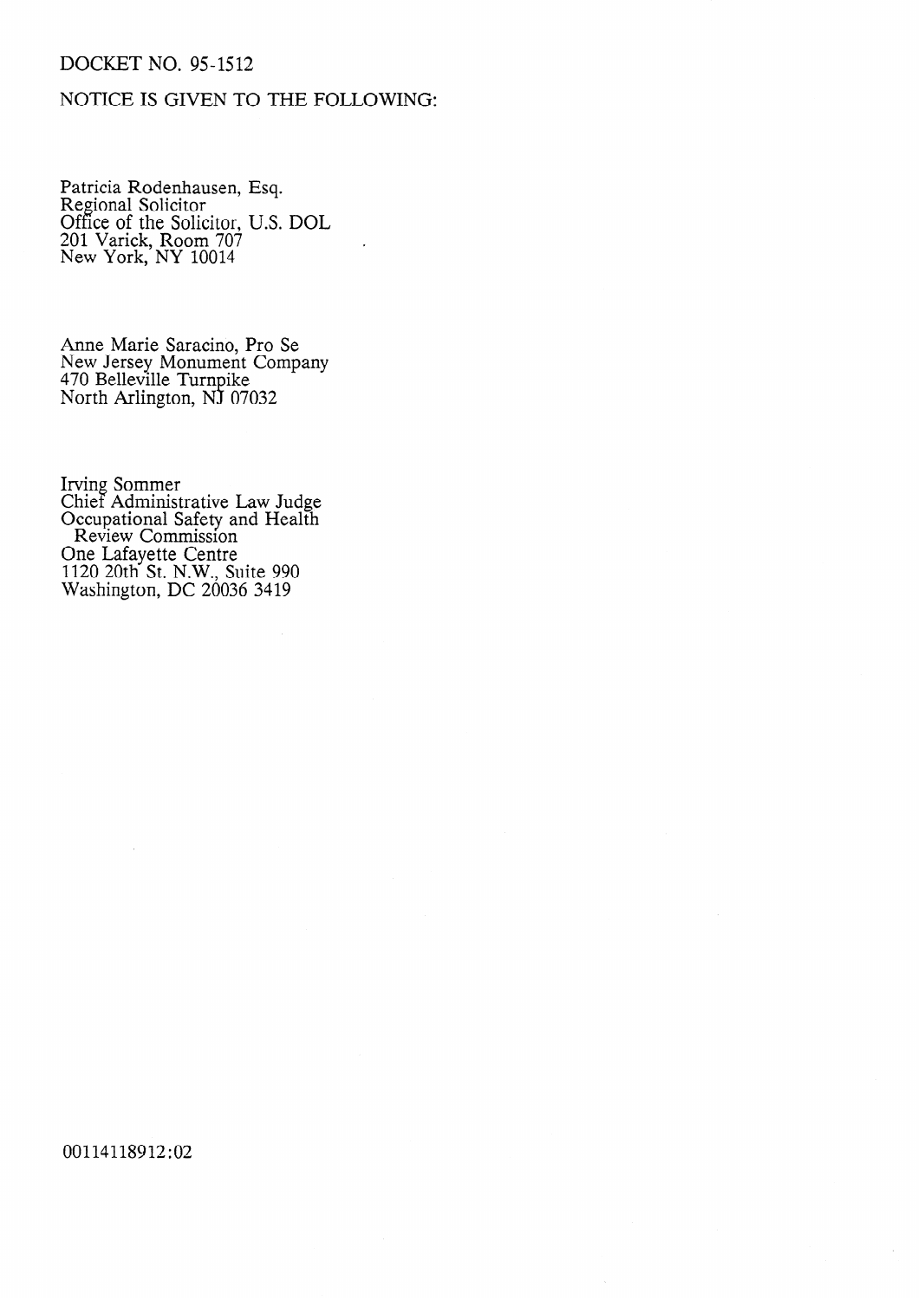### UNITED STATES OF AMERICA OCCUPATIONAL SAFETY AND HEALTH REVIEW COMMISSION

| SECRETARY OF LABOR,      |  |
|--------------------------|--|
| Complainant,             |  |
| V.                       |  |
| NEW JERSEY MONUMENT CO., |  |
| Respondent.              |  |
|                          |  |

Appearances:

Patricia Rodenhausen, Esq. Ms. Sabina Rezza Regional Solicitor U.S. Department of Labor New York, N.Y. For the Complainant

Docket No. 95-1512

Ms. Anne Marie Saracino **Owner** NJ. Monument Co. N. Arlington, N.J. 07032

For the Respondent

Before: Chief Judge Irving Sommer

### **DECISION AND ORDER**

This is a proceeding under section 10(c) of the Occupational Safety and Health Act of 1970, 29 U.S.C. sec.651-678(the Act), to determine whether Respondent, New Jersey Monument Co. filed a timely notice of contest of the citation and penalty proposed by the Secretary for alleged violation of the Act. A hearing was held on the Secretary's motion to dismiss the Respondent's notice of contest. Neither party filed a brief following the hearing.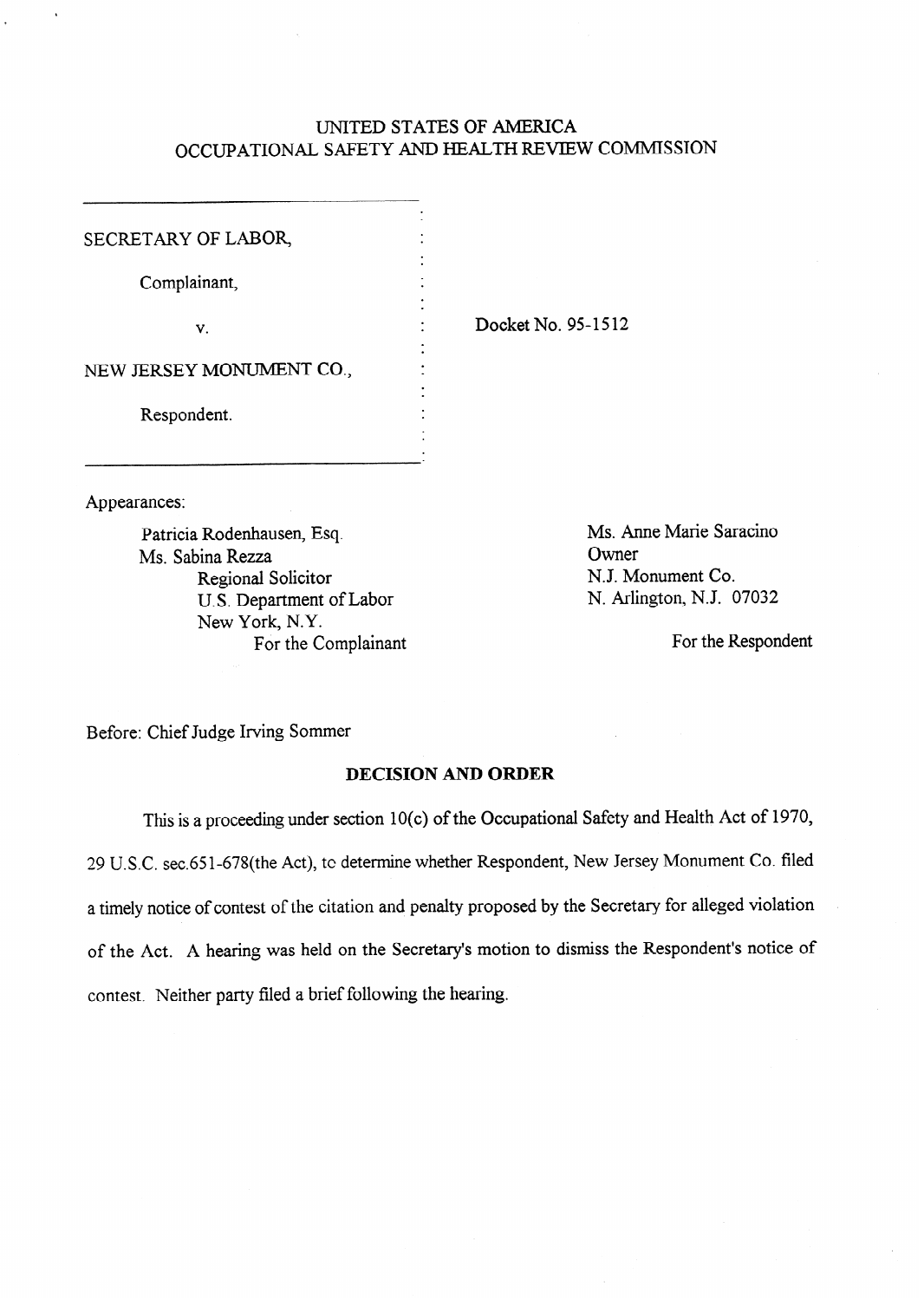#### **BACKGROUND**

The citation setting forth the alleged violations and the accompanying notification of proposed penalty was issued by certified mail on June **16,** 1995 and received by the Respondent on June 19, 1995. Pursuant to section 10(a) of the Act, 29 U.S.C. sec. 6 59(a), Respondent was required to notify the Secretary of any intent to contest the citation within 15 working days of receipt of the citation and notification of proposed penalty, or July 11, 1995. In the absence of a timely contest, the citation and proposed penalty would be deemed a final judgment of the Commission by operation of law. Section 10(a). The Respondent was contacted by the OSHA regional office as to whether the violations were abated and when asked about the penalties were told they had failed to file a timely contest and should contact the Review Commission. The Commission received a letter from the Respondent on October 4, 1995 requesting review and stating that "----At this time we feel we were mislead by the inspector advising us we were in violation and had no appeal power. We have never had an inspection by OSHA before as we are a very small company with only one shop employee and we have an excellent safety record. We took the inspectors word as law."

#### **DISCUSSION**

Mr. Charles Triscritti the compliance officer who carried out the inspection and issued the citation testified that he did not state to the Respondent's representatives at the opening or closing conference that they had no right to appeal, that they could not win if they appealed or that they were losers. He stated he encourages Respondents to "exercise their rights" and in this instance when the inspection was over and before the citation was issued he gave the Respondent a copy of the OSHA 3000 booklet which is entitled Employer Rights and Responsibilities Following an OSHA Inspection.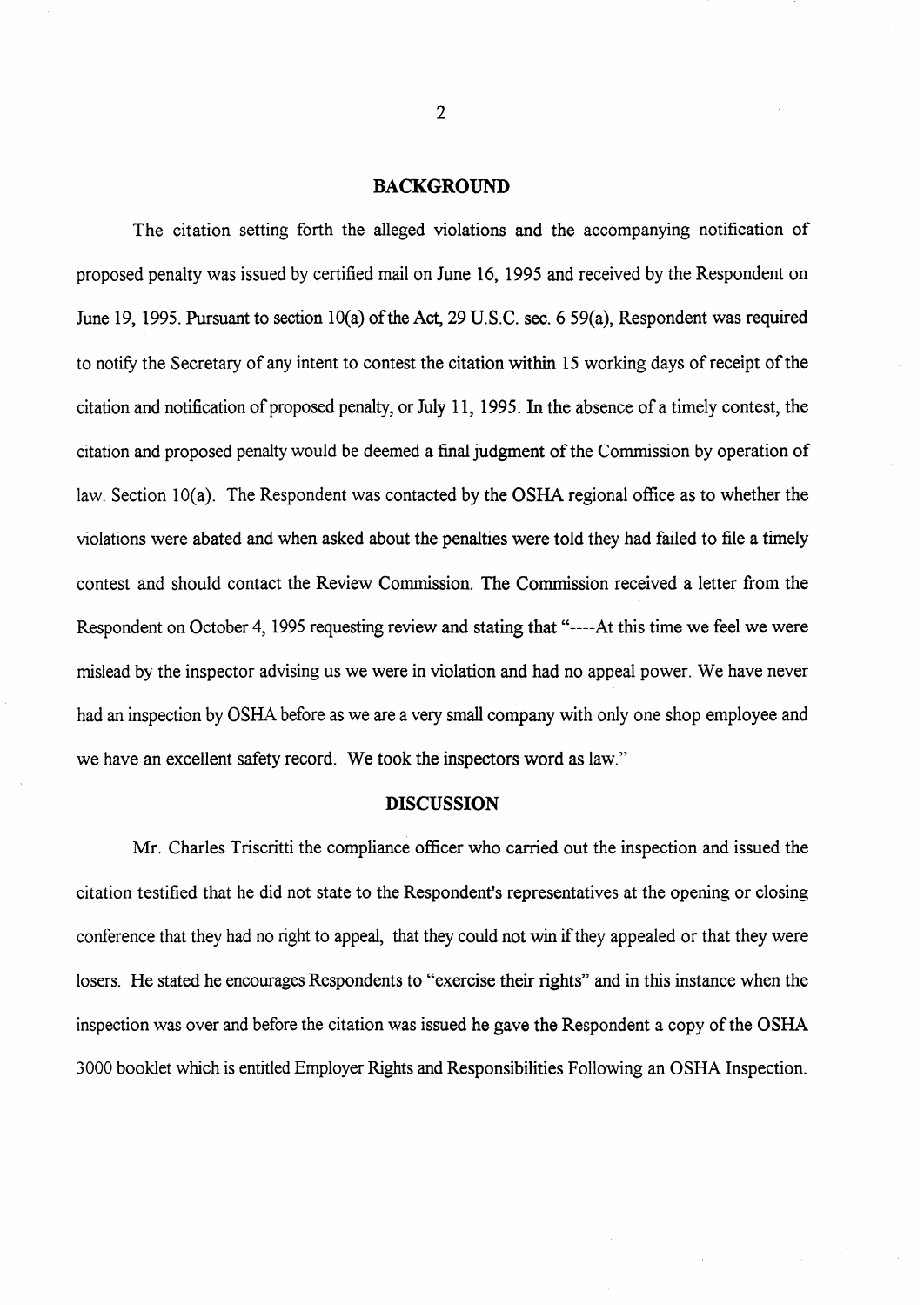Mr. Paul Saracino, father of Ms Anne Marie Saracino the company owner testified he was present at the inspection and received the definite impression from the OSHA inspector that they had no basis for appeal, and would loose ifthey did appeal. However on cross-examination Mr. Saracino testified: Q. Did Mr. Triscritti say that you had no appeal rights concerning issuance of the citation? A. No Q. Okay. Did Mr. Triscritti explain that should a citation be issued, an OSHA booklet 3000 was handed to you and discussed, should a citation be issued, that you had an opportunity to appeal was handed to you and discussed, should a citation be in  $\mathcal{L}$ at that point? A. Yes, I believe so. (Tr 21). Ms. Decaito was present at the inspection and when at that point? A. Yes, I believe so. (Tr **21).** Ms. Decaito was present at the inspection and when asked by Ms. Saracino: Q. Ms. Decaito, on June 8th of 1995, were you at New Jersey Monument during Mr. Charles Triscritti's walk-through? A. Yes, I was. O. And at that time, did he inform you that you could contest the citations? A. Yes. Q. Okay. Did he imply that legally, yes, you could that you could contest the citations? A. Yes.  $\alpha$  ,  $\alpha$  ,  $\beta$  ,  $\beta$  ,  $\beta$  ,  $\beta$  ,  $\beta$  ,  $\beta$  ,  $\beta$  ,  $\beta$  ,  $\beta$  ,  $\beta$  ,  $\beta$  ,  $\beta$  ,  $\beta$  ,  $\beta$  ,  $\beta$  ,  $\beta$  ,  $\beta$  ,  $\beta$  ,  $\beta$  ,  $\beta$  ,  $\beta$  ,  $\beta$  ,  $\beta$  , contest them, but there was no basis for contestment? A. Yes.

before this Court is whether that untimely filing may be excused under the circumstances. An otherwise untimely notice of contest may be accepted where the delay in filing was caused by deception on the part of the Secretary or by failure of the Secretary to follow proper procedures. An employer is also entitled to relief under Fed. R.Civ P. 60(b) if it demonstrates that the Commission's final order was entered as a result of "mistake, inadvertence, surprise, or excusable neglect". Both of the Respondent's witnesses testified that the inspector said they could contest the citations, but they were of the impression that he said it would be of no use. In the face of the testimony of the inspector that he did not in any way lead the Respondent to believe they had no appeal rights, which was corroborated by Respondent's own witnesses, I conclude from the totality of the evidence that there was no deception of any sort carried out by the inspector, but perhaps the Respondent in some

**3**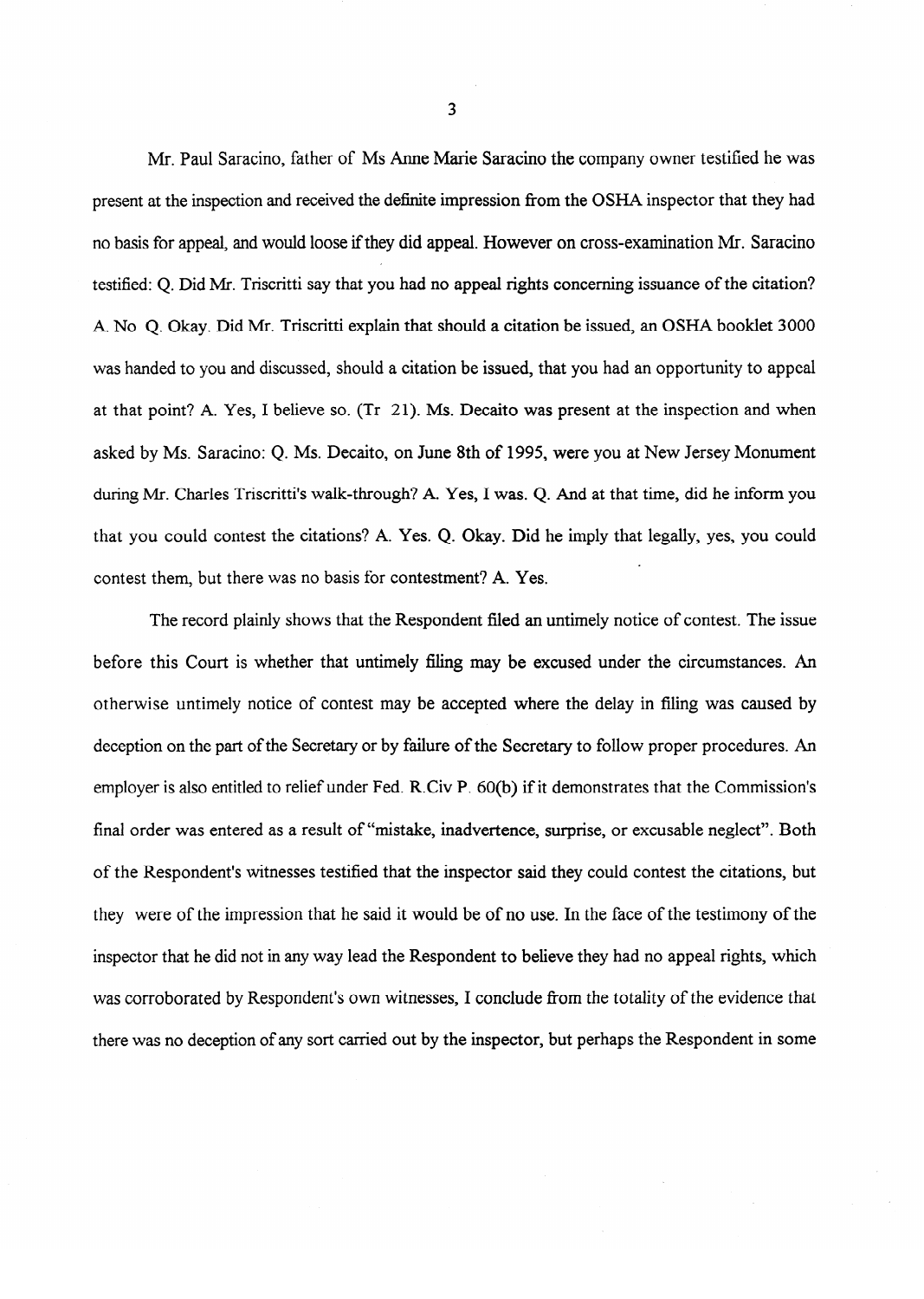way erroneously misread or did not listen to the explanation given of their rights. The evidence shows that at the inspection they were given pamphlet 3000 which fully explains employer rights and responsibilities. Under the How to Contest section at page 9 of the pamphlet is stated the following: "---If you wish to contest any portion of your citation, A Notice of Contest must be submitted in writing within 15 working days after receipt of the Citation and Notification of penalty even if you have orally stated your disagreement with a citation, penalty, or abatement date during a telephone conversation or an Informal Conference." This is repeated again in the citation where the following is stated under the paragraph RIGHT TO CONTEST-You have the right to contest this Citation and Notification of Penalty. You may contest all citation items or only individual items. You may also contest proposed penalties and/or abatement dates without contesting the underlying violations. Unless you inform the Area Director in writing that you intend to contest the citation(s) and/or proposed penalty(ies) within 15 working days after receipt, the citation(s) and the proposed penaltv(ies) will become a final order of the Occupational Safetv and Health Review Commission and may not be reviewed by any court or agency.

The citation "plainly state(s) the requirement to file a notice of contest within the prescribed time period." Roy *Kay,* 13 BNA OSHC at 2022; *Accord Acrom Constr. Services,* 15 BNA OSHC at 1126; *Frank Irey, Jr.,Inc. v. OSHRC*, 519 F2d 1200, 1206 (3d Cir. 1975), affd on other grounds, 430 U.S. 442( 1977)(the citation adequately instructs on the right of contest and how it is to be done). The "OSHA 3000" booklet also provides an "additional, straightforward explanation" of the need for a timely contest. See Keefe *Earth Boring Co.,* **14** BNA OSHC 2187.

The Respondent was negligent in not reading the material sent by OSHA, including both the booklet and the citation which outlined its rights and responsibilities. The Commission has held that

 $\mathbf{r}$